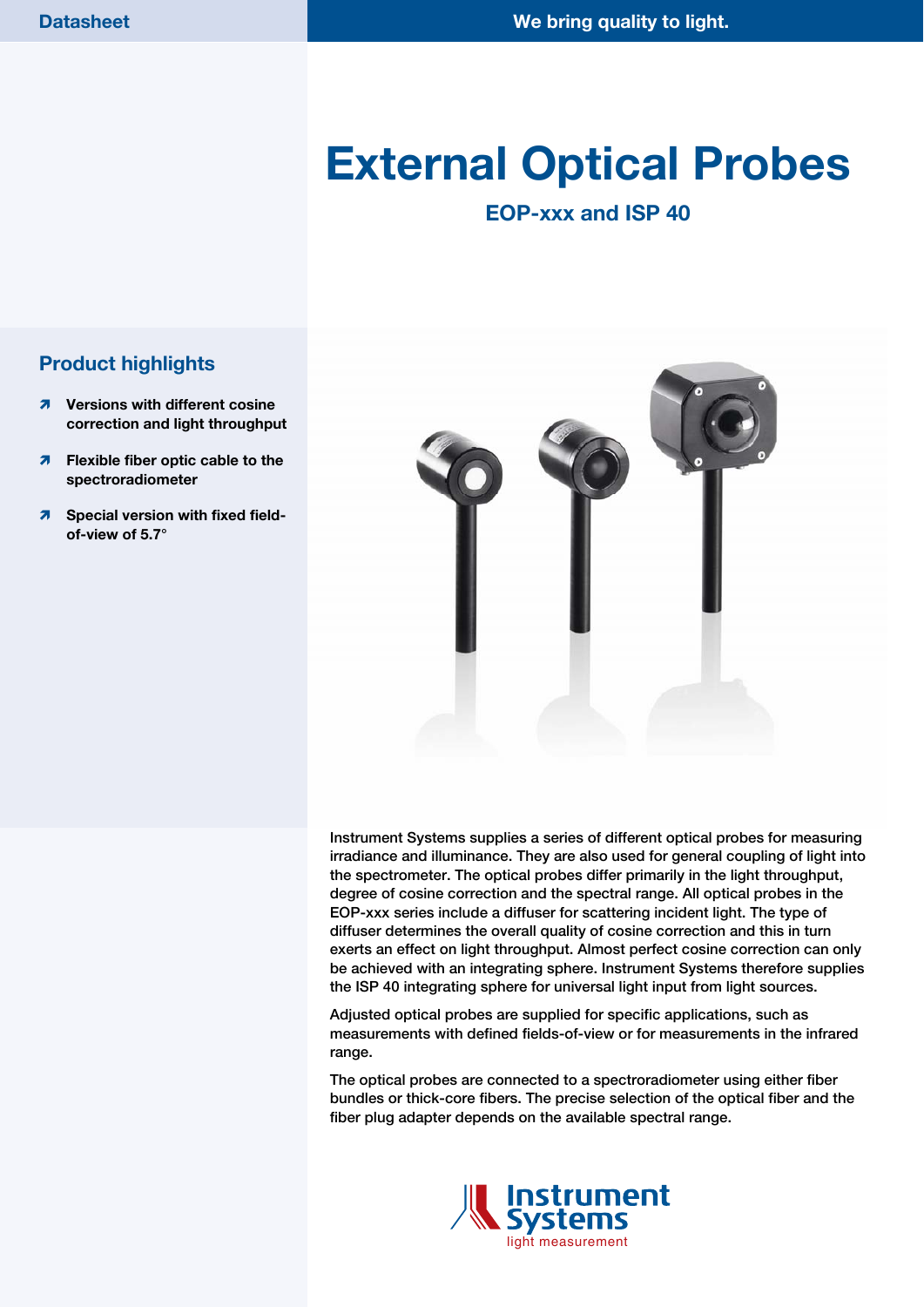# **External Optical Probes supplied**

This table shows an overview of the available optical probes and provides a qualitative assessment of their cosine correction and light throughput.

| <b>Model</b>             | <b>Cosine</b><br>correction | Light<br>throughput | <b>Spectral range</b> | <b>Application</b>                |  |  |
|--------------------------|-----------------------------|---------------------|-----------------------|-----------------------------------|--|--|
|                          | With fiber bundle connector |                     |                       |                                   |  |  |
| EOP-120                  | medium                      | qood                | 190 - 1700 nm         | Universal                         |  |  |
| EOP-121                  | medium                      | good                | 190 - 1700 nm         | Universal,<br>very flat<br>design |  |  |
| EOP-140                  | low                         | high                | 190 - 2500 nm         | Weak light                        |  |  |
| EOP-146                  | qood                        | medium              | 190 - 2500 nm         | For extended<br>light sources     |  |  |
| EOP-542                  | n/a                         | high                | 190 - 2500 nm         | $5.7^\circ$ field-of-<br>view     |  |  |
| With SMA fiber connector |                             |                     |                       |                                   |  |  |
| EOP-350                  | very low                    | good                | 1000 - 5000 nm        | IR spectral<br>range              |  |  |
| Integrating sphere       |                             |                     |                       |                                   |  |  |
| ISP <sub>40</sub>        | very good                   | low                 | 220 - 2500 nm         | Solar<br>irradiation              |  |  |

#### **Cosine correction**

Assuming that the light source is arranged normal to the detector surface, photometric fundamentals indicate that irradiance can only be correctly determined for extended sources if the signal sensitivity of the detector changes with the cosine of the angle of incidence.

 $E = E_0 \cdot \cos(\alpha)$ 

E : Irradiance measured at the incident angle

 $E_0$ : Irradiance at normal incidence

α : Angle between the incident light beam and the detector normal

As a general rule, the better the cosine correction, the lower the light throughput.

The photometric integral was always measured for the cosine behavior of different optical probes shown below. This means that the curves displayed only apply to the visual range. The table shows the "acceptance angle" as a rule of thumb for individual EOPs. The assumption is that the deviation from the ideal cosine behavior must not be greater than 5%. The "~" sign is due to minor deviations in the symmetry of the optical probes.

|           | Acceptance angle for<br>deviation $< 5\%$ | Largest dimension of an<br>object at a distance of 1<br>meter |
|-----------|-------------------------------------------|---------------------------------------------------------------|
| EOP-140   | $+/-3^\circ$                              | $5 \text{ cm}$                                                |
| EOP-120   | $+/-6^\circ$                              | $11 \text{ cm}$                                               |
| EOP-146   | $\sim +/-32^{\circ}$                      | $62 \text{ cm}$                                               |
| ISP40-101 | $\sim +/- 55^{\circ}$                     | 143 cm                                                        |



Cosine behavior of different EOPs

## **Throughput**

The same OFG-465 fiber bundle was used to measure the throughput of all optical probes for the wide spectral range and the halogen lamp (spectral range 300 nm - 2100 nm).

ISP40-102 has the lowest throughput in the entire measured wavelength range. The values were therefore standardized on 1. Higher values therefore entail higher throughput.

|           | 300 to | 380 to  | 1000 to | 1650 to |
|-----------|--------|---------|---------|---------|
|           | 380 nm | 1000 nm | 1650 nm | 2100 nm |
| ISP40-101 |        | 2       | 3       |         |
| ISP40-102 |        |         |         |         |
| EOP-120   | 13     | 16      | 23      | 46      |
| EOP-140   | 41     | 49      | 70      | 161     |
| EOP-146   | 3      | 3       | 5       | 8       |

# **The range of models EOP-120 and EOP-121**

For general applications we recommend the optical probes from the EOP-120 and EOP-121 series (the latter with fiber bundle connector on the side) since these offer the best compromise between average cosine correction and good light throughput.



The diagram shows technical drawing EOP-120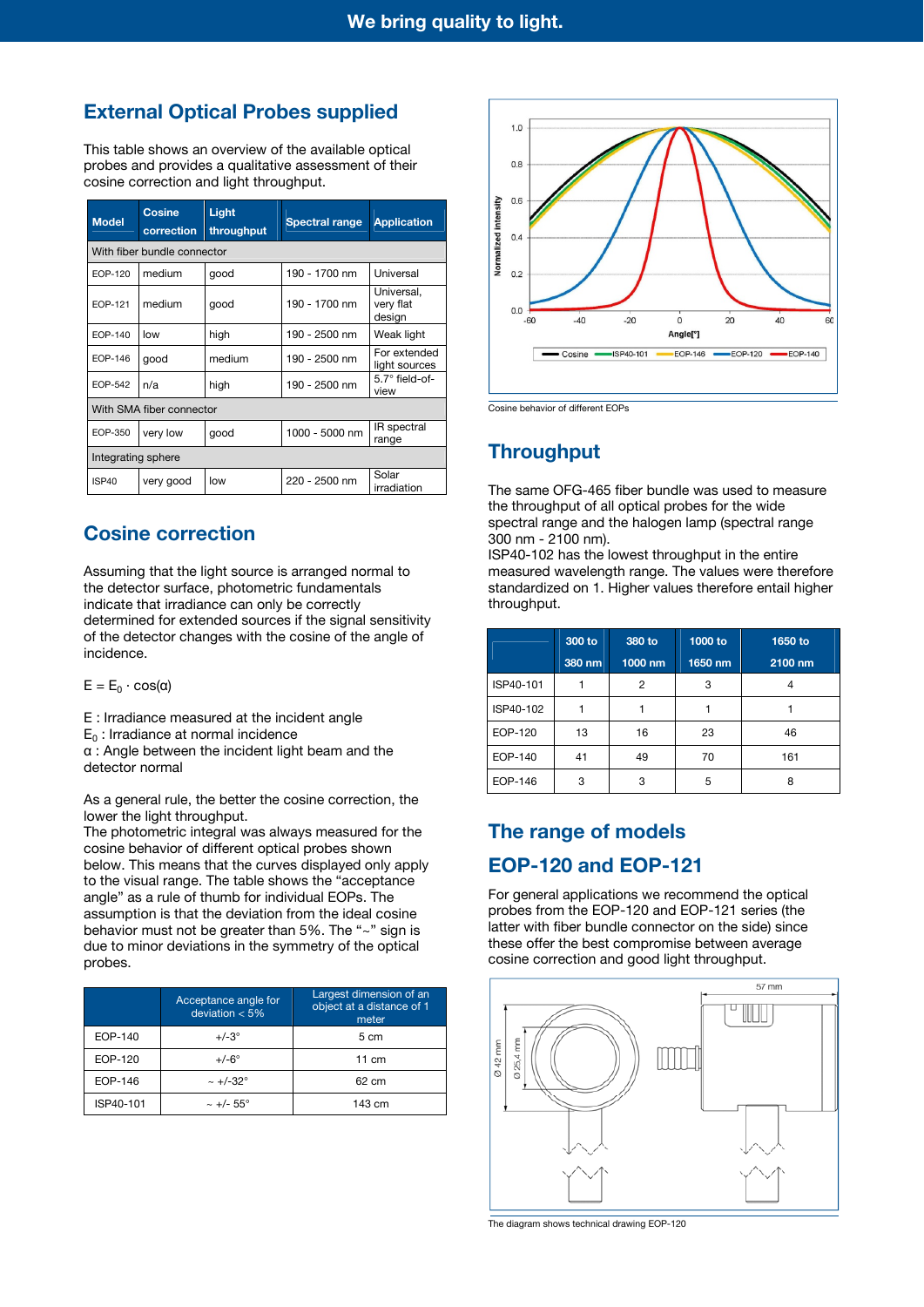#### **EOP-146**

Good or very good cosine correction is necessary for analyzing extended light sources. However, this entails a loss in light throughput. The EOP-146 optical probe provides the best characteristics for this type of application.



The diagram shows technical drawing EOP-146

#### **ISP 40**

Integrating spheres offer ideal cosine correction together with broad spectral range. Instrument Systems has developed the ISP 40 with 44 mm internal diameter to meet this requirement. The integrating spheres are either coated with Spectralon (ISP40-101) or barium sulfate (ISP40-102). The ISP 40 can also be used for universal light input and for lasers. The rectangular shape provides easy handling and the internal cavity is naturally spherical in shape.



The diagram shows technical drawing ISP 40

#### **EOP-140**

The EOP-140 optical probe is only suitable for applications requiring a high light throughput because the cosine correction is correspondingly low.



The diagram shows technical drawing EOP-140

#### **EOP-350**

The EOP-350 model with SMA fiber connector is supplied for special applications in the infrared range.



The diagram shows technical drawing EOP-350

#### **EOP-542**

The EOP-542 model is supplied for measurements with defined field-of-view of 5.7°. This probe is mainly used to analyze direct sunlight.